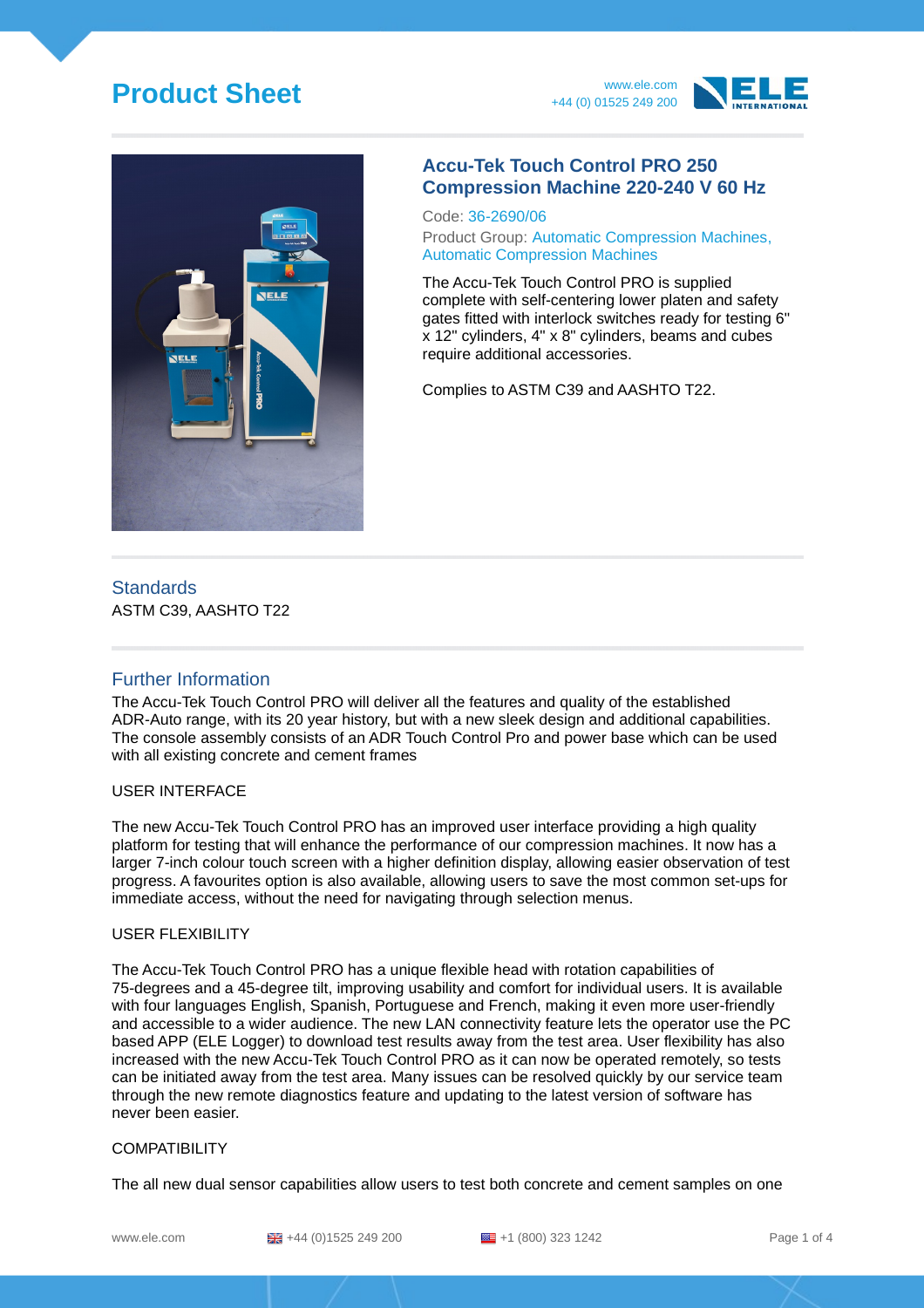## **Product Sheet** www.ele.com



frame. Accu-Tek Touch Control PRO is compatible with all existing compression frames and upgrade kits are also available. The upgrade kits can be used to convert existing ADR-Auto consoles to the new Automatic Digital Control Readout.

#### TESTING TIMES

The new generation ADR Compression Machines have an increased control over the pace rate, which allows users to run the pace rate higher than average, but still within standard. This produces an average time saving of 10% for a typical 150mm cube sample.

#### **ELECTRICAL**

Reduced component count and no wire design results in increased reliability and serviceability. New low voltage interlocks and e-stop has increased safety. The Accu-Tek Touch Control PRO has the latest Arm Core Processor technology which has improved the processing power and speed.

#### **Specification**

| 250,000 lbf (1112 kN).                                                                                            |
|-------------------------------------------------------------------------------------------------------------------|
| 220-240 V 60 Hz                                                                                                   |
| 6-1/8" (155 mm) diameter; 3"<br>(76 mm) travel.                                                                   |
| Swivel seat type; 6-1/4" (159<br>mm) diameter.                                                                    |
| 7" (178 mm) diameter.                                                                                             |
| 12 -1/2" (318 mm); or 14 -1/2"<br>(368 mm) with lower spacer<br>removed - (Upper and Lower<br>platens installed). |
| 9" (229 mm) between uprights.                                                                                     |
| 2500 to 250,000 lbf (11.2 to<br>1112 kN).                                                                         |
| Factory calibrated to within<br>0.5% of reading from 1% to<br>100% of machine capacity.                           |
|                                                                                                                   |

### **Accessories**



### **Flexural Attachment**

Code: 37-5528

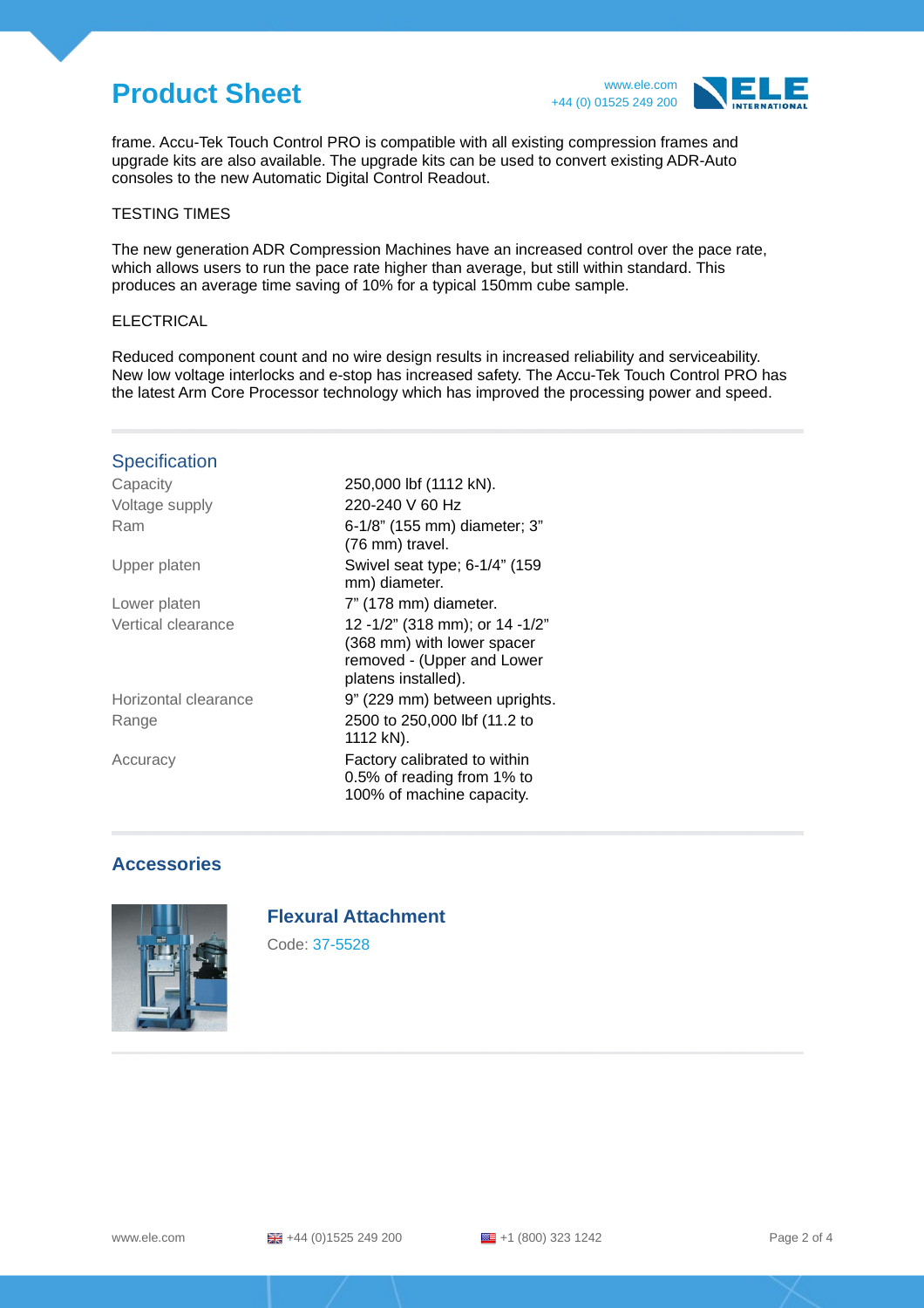







## **Frame Stand**

Code: 37-5570



**Pedestal for Testing 4" x 8" Cylinders**

Code: 37-5561



**Platen Set for 2" Cube**

Code: 37-5514



**Platen Set for 3" x 6" Cylinders**

Code: 37-5508



## **Platen set for 6" Cube**

Code: 37-5516